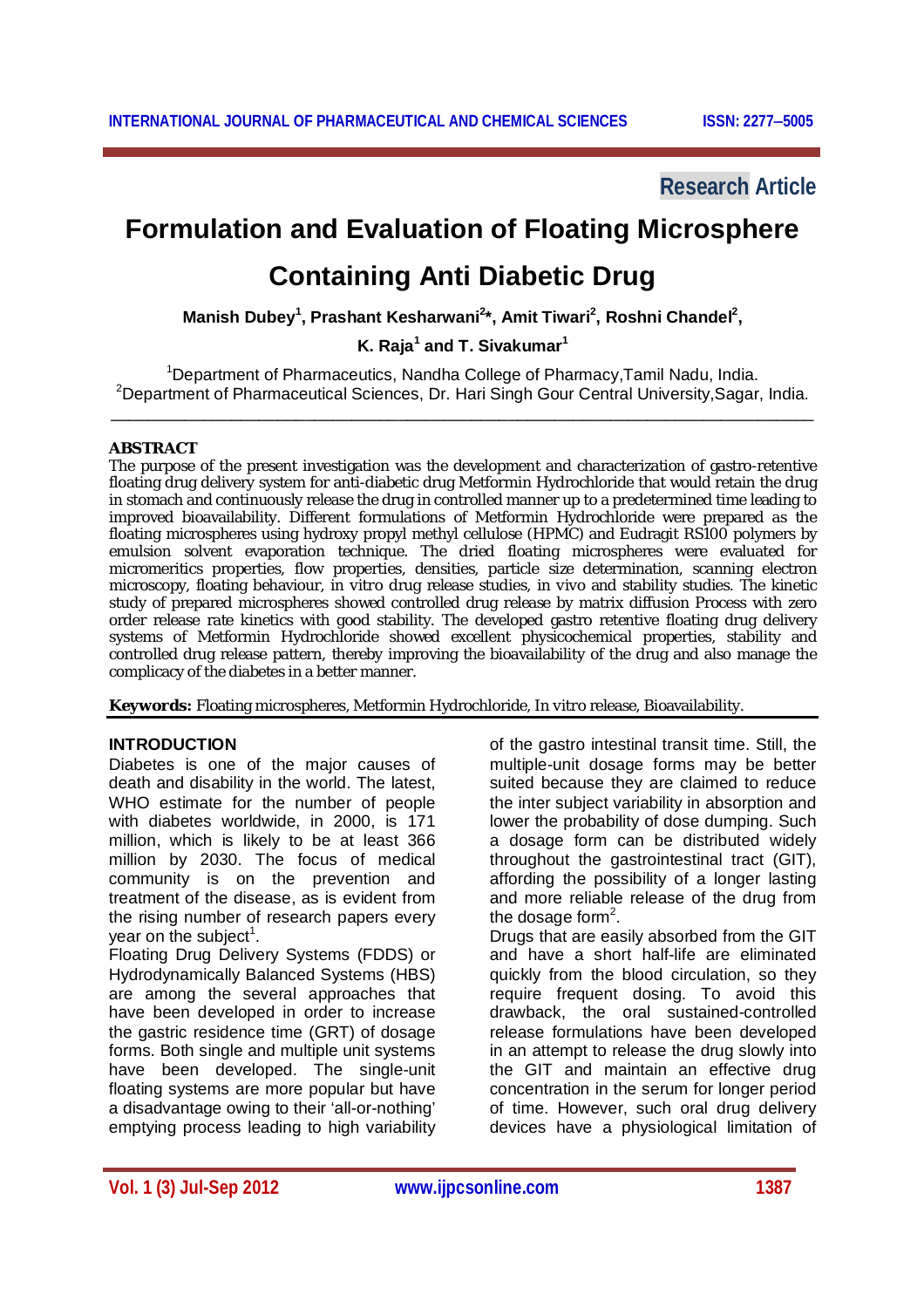$GRT<sup>3</sup>$ , variable and short gastric emptying time can result in incomplete drug release from the drug delivery system (DDS) in the absorption zone (stomach or upper part of small intestine), leading to diminished efficacy of the administered dose $4.5$ . To overcome these limitations, approaches being proposed to prolong the GRT include: floating drug dosage systems  $(FDDS)^{6-9}$ , swelling or expanding systems<sup>10-11</sup>, mucoadhesive systems<sup>12</sup>, high-density systems<sup>13</sup>, modified-shape systems<sup>14</sup>, and other delayed gastric emptying devices<sup>15</sup>

Floating drug delivery is of particular interest for drugs that act locally in the stomach; are primarily absorbed in the stomach; are poorly soluble at an alkaline pH; have a narrow window of absorption; and are unstable in the intestinal or colonic environment. To provide good floating behavior in the stomach, the density of the device should be less than that of the gastric contents (≈1.004 g/cm<sup>3</sup>)<sup>16</sup>.

Microspheres have been widely accepted as a means to achieve oral and parenteral controlled release drug delivery system. The microsphere requires a polymeric substance as a carrier and a core material. Among the various methods developed for formulation of microspheres, the non-aqueous solvent evaporation method has gained much attention due to its ease of fabrication without compromising the activity of drug. Eudragit ® RS 100 and Eudragit® RL 100 are referred to as ammoniomethacrylate copolymers, with the former having 5% functional quaternary ammonium groups and the latter having 10% functional quaternary ammonium groups. Eudragit® RS 100 is a water-insoluble polymer that is widely used as a wall material for sustained release microcapsules due to its biocompatibility, good stability, easy fabrication and low  $cost^{17}$ .

Metformin is an insulin-sensitizing, antidiabetic drug from the Biguanide class of oral anti-hyperglycemic agent. It was chosen as a model drug since it has a very short half life (1.5-3 h) and low bioavailability (50±10 %). The objective of the present study was to prepare floating microsphere of Metformin hydrochloride in order to maintain a sustained drug concentration in serum for longer period of time, which may result in enhanced absorption and thereby improved bioavailability.

## **MATERIALS AND METHODS Materials**

The polymer Eudragit RS 100 and HPMC was purchased from the Ponmani labs, Coimbature (India). The anti-diabetic drug Metformin Hydrochloride supplied as a gift sample by Cipla, Mumbai (India). All other chemicals were of analytical reagent grade and were used as received.

# **Methods**

## *Preparation of floating microspheres*

Microspheres containing anti-diabetic drug as a core material were prepared by a nonaqueous solvent evaporation method<sup>1-18</sup> Briefly, drug (Metformin hydrochloride) and polymers (Eudragit RS100 and HPMC) were mixed in acetone at various ratios. The slurry was slowly introduced into 40 ml of liquid paraffin while being stirred at 1200 rpm by a mechanical stirrer equipped with a three bladed propeller at room temperature (27± 0.5°C). The solution was stirred for 2 h to allow the solvent to evaporate completely and the microspheres were collected by filtration. The microspheres were washed repeatedly with petroleum ether (40-60°C) until free from oil. The collected microspheres were dried for 1 hour at room temperature and subsequently stored in desiccators over fused calcium chloride (Table 1).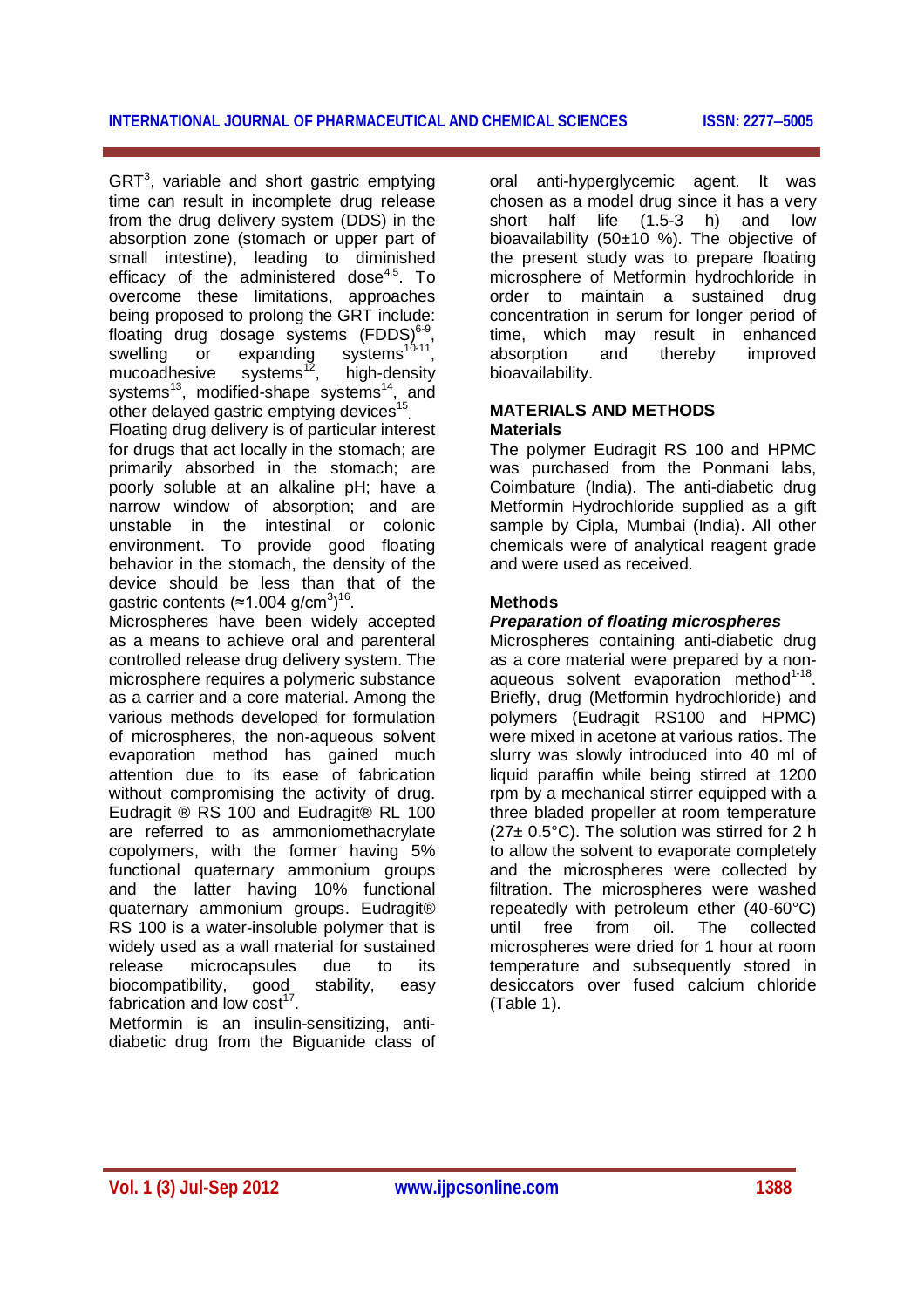| <b>Formulation Code</b> | Metformin HCI (mg) | Eudragit Rs 100 (mg) | <b>HPMC</b><br>(mg) |
|-------------------------|--------------------|----------------------|---------------------|
| F,                      | 250                | 800                  | 100                 |
| F,                      | 250                | 700                  | 200                 |
| $F_3$                   | 250                | 600                  | 300                 |
| F <sub>4</sub>          | 250                | 500                  | 400                 |
| F <sub>5</sub>          | 250                | 400                  | 500                 |
| $F_6$                   | 250                | 300                  | 600                 |
| F,                      | 250                | 200                  | 700                 |
| Fg                      | 250                | 100                  | 800                 |

**Table 1: Formulation of the floating microspheres prepared**

#### **Drug content**

The drug content of floating microspheres was determined by dispersing 50 mg formulation (accurately weighed) in 10 ml ethanol followed by agitation with a magnetic stirrer for 12 h to dissolve the polymer and to extract the drug. After

filtration through a 5 µm membrane filter (Millipore), the drug concentration was determined spectrophotometrically at 233 nm (GBC Cintra UV-spectrophotometer). The percentage drug entrapment and yield were calculated as follows:

Calculated drug concentration

% Drug entrapment =  $\frac{1}{2}$  x 100

Theoretical drug concentration

### **Particle size analysis**

The size of 300 particles of each batch was measured by using a calibrated micrometer attached<sup>19</sup> with a microscope and the average diameter was calculated.

### **Floating behavior**

100 mg of the floating microsphere were placed in 0.1 N HCI (300 ml) containing 0.02% Tween  $20^{1,20}$ . The mixture was stirred with paddle at 100 rpm in a magnetic

stirrer. The layer of buoyant floating microsphere was taken and separated by filtration at 1, 2, 4 and 6 h. Particles of both types were dried in a desiccator until constant weight. Both the fractions of microspheres were weighed and buoyancy was determined by the weight ratio of floating particles to the sum of floating and sinking particles. The percentage of floating microsphere was calculated by the following equation:

Weight of floating microsphere

% floating microsphere = x 100

Initial weight of floating microsphere

#### **Percentage compressibility index**

The same tapping method was used to determine percentage compressibility

 $index^{20}$ . The percentage compressibility index was calculated according to following formula.

% Compressibility index = 
$$
\left[1 - \frac{V}{V_0}\right] x 100
$$

Where, V and  $V_0$  are the volumes of the sample after and before the standard tapping respectively.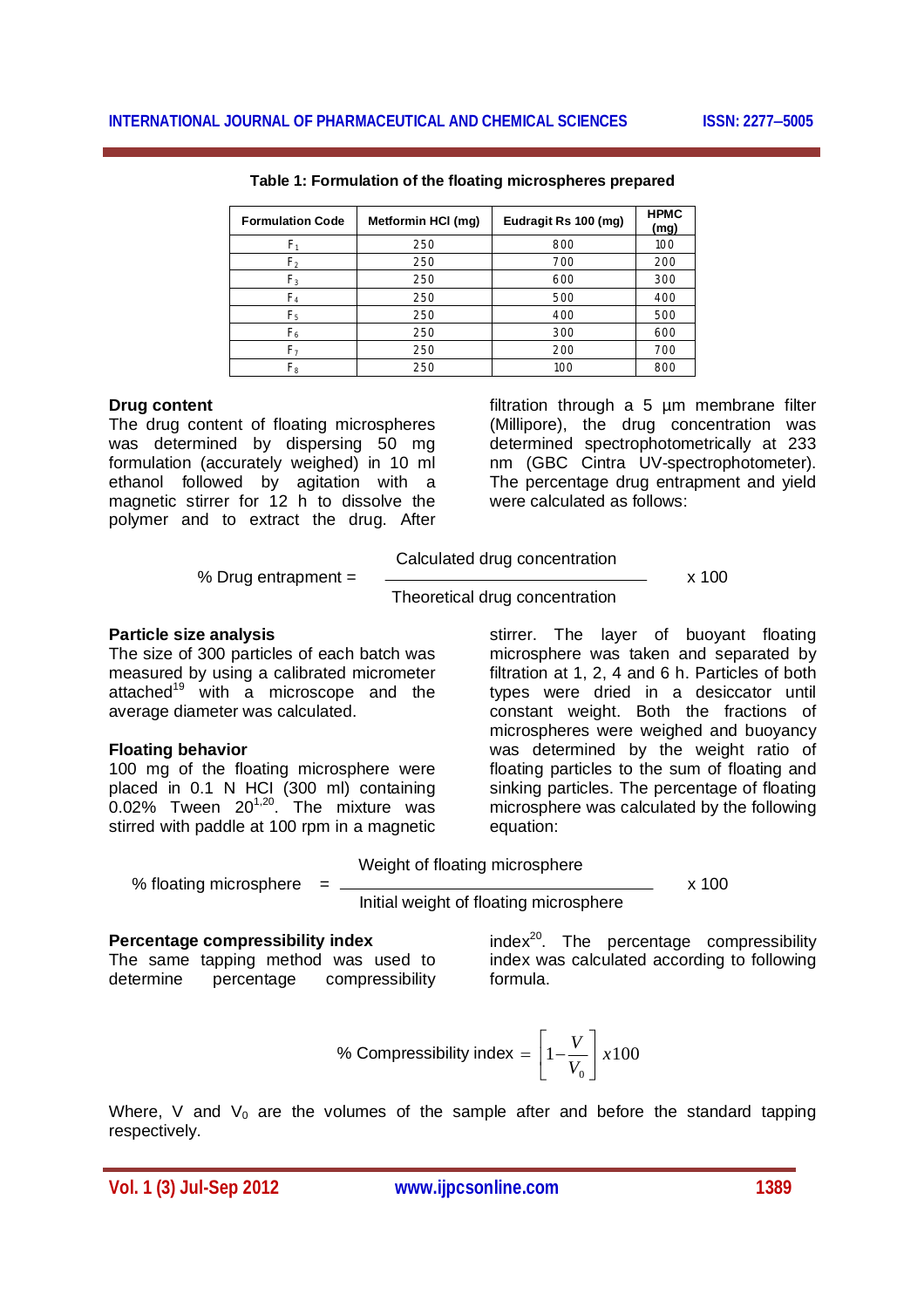## **INTERNATIONAL JOURNAL OF PHARMACEUTICAL AND CHEMICAL SCIENCES ISSN: 22775005**

## *Scanning electron microscopy*

Morphological examination of the surface and internal structure of the dried floating microspheres was performed by using a Scanning electron microscope (model-6360 A0, Jeol, Japan) using platinum sputter technique. The working distance is 50 micrometer. Photographs were taken with 100× magnifications (Fig. 1).



**Fig. 1: SEM photograph of floating microspheres**

#### **In vitro release studies**

The in vitro release of drug from the different formulations was examined using USP XXIII basket type dissolution apparatus $^{21}$ . The amount of floating microspheres equivalent to 100 mg drug was placed in the basket. Simulated gastric fluid (pH 1.2) (900ml) was used as the dissolution medium and maintained at 37±0.5°C at a rotation speed of 100 rpm. An

aliquot of 1 ml of the solution was withdrawn at predetermined time intervals and replaced by 1 ml of fresh dissolution medium. Samples were assayed spectrophotometrically at 233 nm after filtration through a 0.45 µm membrane filter (Millipore). The dissolution studies were repeated using phosphate buffer pH 6.8 as dissolution medium (Fig. 2 and 3).



**Fig. 2:** *In vitro* **drug release of metformin in 0.1 N HCl from different formulations**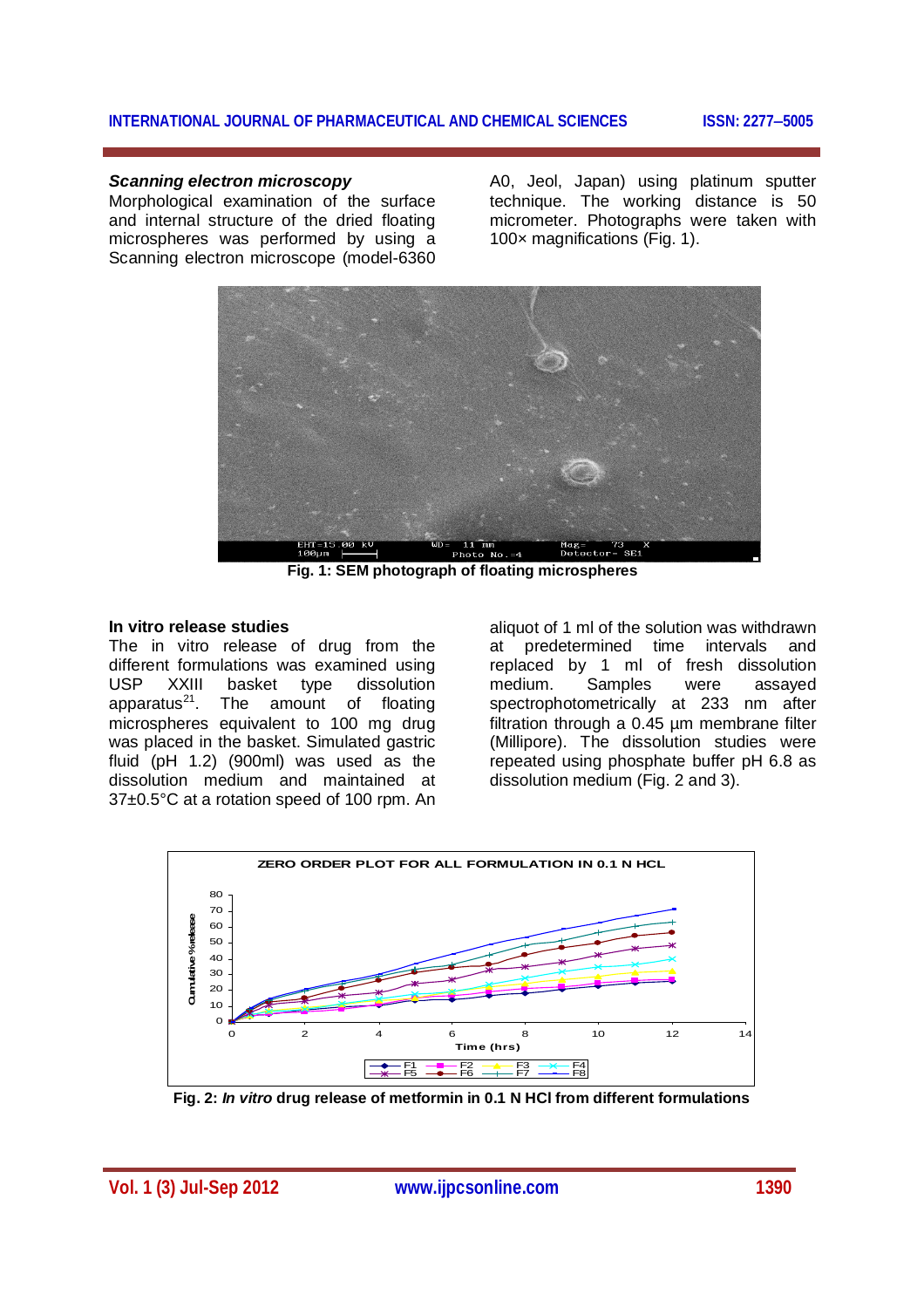

**Fig. 3:** *In vitro* **drug release of metformin in PBS (pH 6.8) from different formulations**

## **In vivo anti-hyperglycemic study**

All the animal studies were conducted in accordance with the protocol approved by the Institutional Animal Ethical Committee (registration no. 688/02/C-CPCSEA; 10/87, dated 21.02.2002). Two groups of Wistar rats (5 in each group) that were fasted (with water) at least 12 h before the experiments were used for the study. Before drug administration, a blood sample as a control was taken from each rat from behind the eyeball through the angle of ocular cavity using small capillary tubes. The blood glucose level for the control and test samples was determined using the glucosemeasuring instrument one touch ultra (lifescan, inc. milpitas, ca 95035 U.S.A.). The instrument was self-calibrated $^{22}$ . Pure Metformin and microsphere of Metformin were administered orally to each group using stomach intubations. A dose of 50 mg/kg of Metformin Hydrochloride was

administrated in a suspension form (freshly prepared) for each rat. Blood samples were collected at predetermined time at 1-hour intervals up to 12 h, and the blood glucose level was performed as per method described earlier (Table 2; Fig. 4).

# **Stability study**

From the prepared floating microspheres  $F_4$ which showed appropriate balance between the buoyancy and the percentage release was selected for stability studies<sup>23</sup>. The prepared formulation  $(F_4)$  were placed in borosilicate screw capped glass containers and stored at room temperature  $(30 \pm 2^{\circ} \text{ C})$ , oven temperature (40±2° C) and in refrigerator (5-8° C) for a period of 60 days. The samples were assayed for drug content at regular intervals of two week. All the determinations were made in triplicate. (Table 3).

| Time (h) | <b>Dose</b>           | <b>Glucose Level</b> | <b>Glucose Level</b> |                 | % Reduction in glucose level |
|----------|-----------------------|----------------------|----------------------|-----------------|------------------------------|
|          | mg/kg                 | mg/dl                | mg/dl                | <b>Standard</b> | microsphere                  |
|          |                       | (Standard sol.)      | (microsphere         | solution        | suspension                   |
|          |                       |                      | Suspension)          |                 |                              |
|          |                       | 80                   | 80                   | 00              | 00                           |
|          |                       | 49                   | 56                   | 39.4            | 30                           |
| 2        |                       | 35                   | 42                   | 56.3            | 47.7                         |
| 4        | $50 \,\mathrm{mg/kg}$ | 68                   | 36                   | 15              | 55                           |
| 6        |                       | 75                   | 43                   | 6.25            | 46.3                         |
| 9        |                       | 77                   | 48                   | 3.75            | 40                           |
| 12       |                       | 79                   | 59                   | 1.3             | 26.3                         |
|          |                       |                      |                      |                 |                              |

### **Table 2: Result of anti-hyperglycemic activity after administration of F4**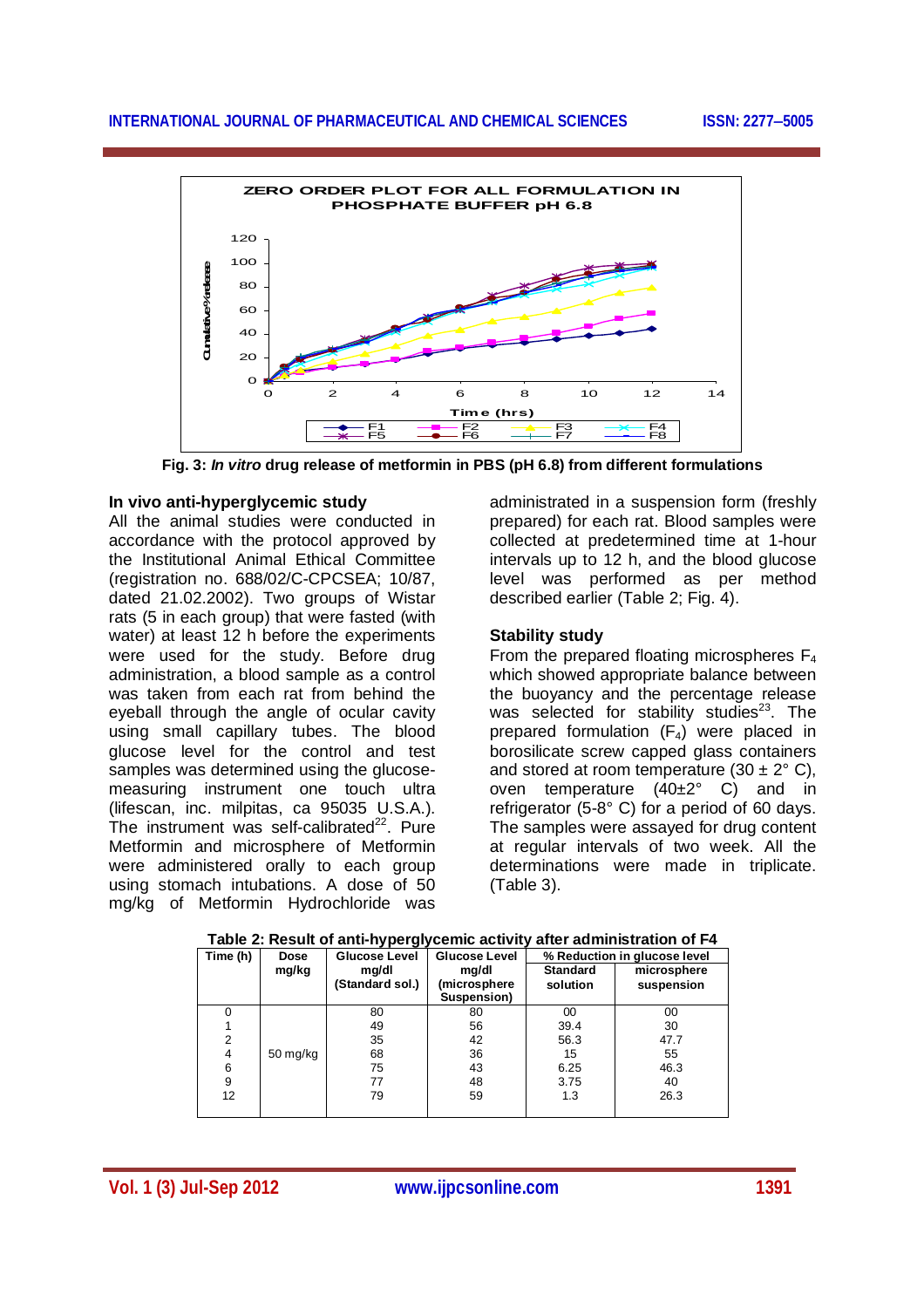

**Fig. 4:** *In vivo* **percentage reduction in glucose level after the administration of F4 formulation**

| $100 \pm 00$      | $100 \pm 00$                                                        |                   |
|-------------------|---------------------------------------------------------------------|-------------------|
|                   |                                                                     | $100 \pm 00$      |
| $99.52 \pm 0.014$ | $99.89 \pm 0.002$                                                   | $99.39 \pm 0.039$ |
| $99.43 \pm 0.012$ | $99.78 \pm 0.021$                                                   | $99.14 \pm 0.035$ |
| $99.35 \pm 0.016$ | $99.56 \pm 0.014$                                                   | $99.08 \pm 0.03$  |
| $99.24 \pm 0.015$ | $99.38 \pm 0.016$                                                   | $99.01 \pm 0.06$  |
|                   | $*U_{\alpha}$ and $*U_{\alpha}$ and $*U_{\alpha}$ and $*U_{\alpha}$ |                   |

|  | Table 3: Stability study data for f <sub>4</sub> formulation |
|--|--------------------------------------------------------------|
|--|--------------------------------------------------------------|

Values are mean  $\pm$  S.D.

### **RESULT AND DISCUSSION Drug content**

Drug content of all formulation was found in range of 42.64 to 73.62% and its efficiency slightly decreases with increasing the HPMC content (data not shown). The high<br>entrapment efficiency of Metformin entrapment efficiency of Metformin Hydrochloride is believed to be due to its poor aqueous solubility. The extent of loading influenced the particle size distribution of microspheres. When the distribution coefficient was high, efficiency of drug entrapment into microspheres was elevated. It is already reported that the size of microspheres depends upon various factors such as viscosity of the dispersed phase and dispersion medium, temperature, speed of string, amount and size of porous carrier, etc. So microspheres of desired size can be obtained by varying these factors.

# **Particle size analysis**

It was already cleared that if the size of microspheres is less than  $500 \, \mu m$ , release rate of drug will be high with reduced floating ability, while microspheres ranging between  $500-1000$   $\mu$ m, the floating ability will be more and release rate will be in sustained manner. The average particle sizes of microspheres were between 608 and 864 µm. It was observed that the mean particle size of the microspheres was significantly decreased with increase in the concentration of HPMC and reduces in the concentration of Eudragit RS100. It may be attributed to the forming of a thicker Eudragit RS100 layer with the increase of concentration of Eudragit RS100 in the medium.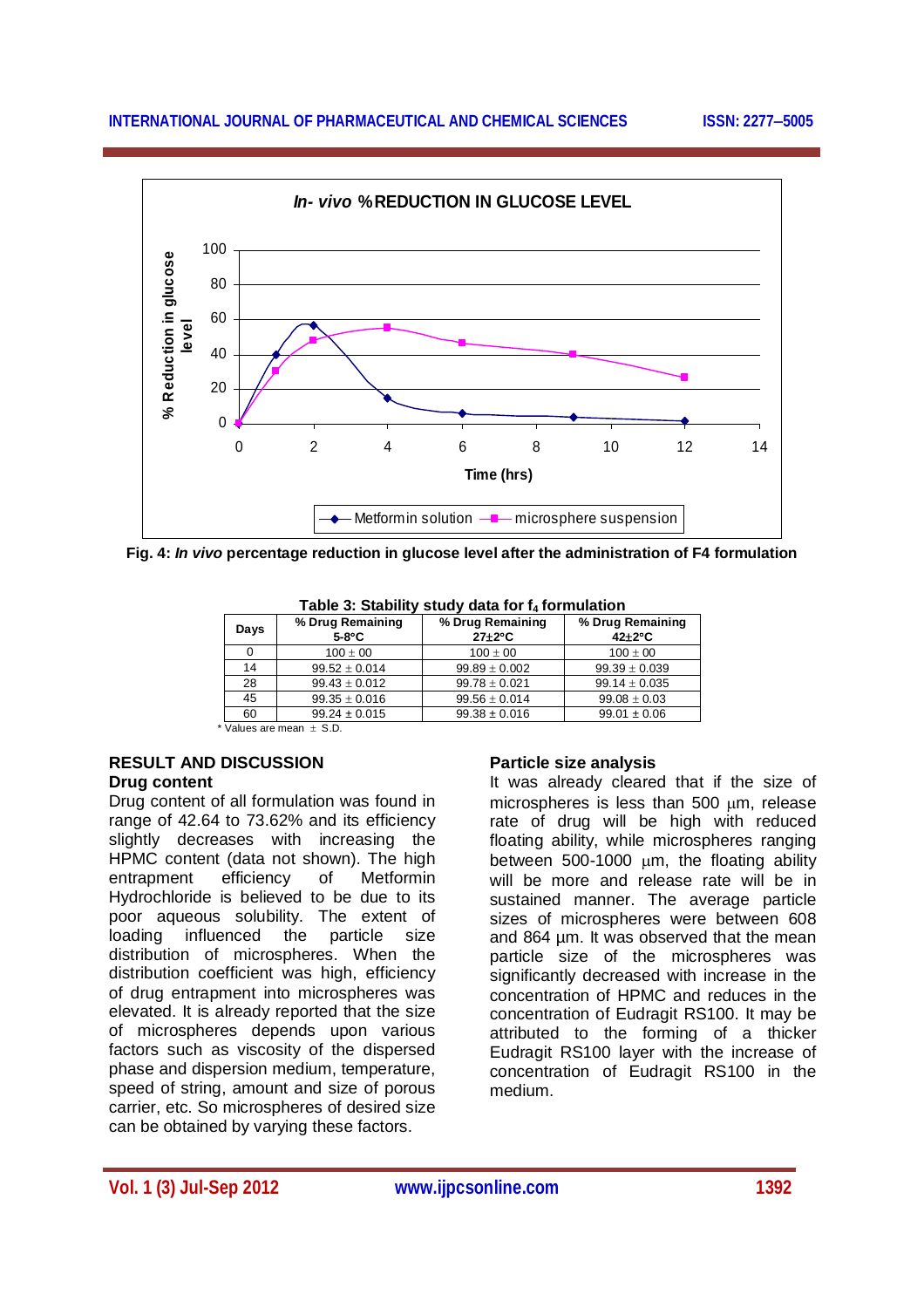#### **Floating behavior**

When floating microspheres are dispersed in simulated gastric fluid without enzymes, due to high water solubility, Eudragit RS100 goes into solution forming pores on microspheres due to matrix erosion. This phenomenon makes the microspheres to float. The percentage buoyancy for different formulation was found in the range of 25.68- 98.64%. Eudragit RS100 microspheres prepared with HPMC showed good floating properties. As the ratio of HPMC increased the floating behavior get reduced.

#### **Percentage compressibility index**

The compressibility index of developed microspheres was found in the range of 7.84-16.95%. It was clearly observed that as the ratio of HPMC increased, compressibility index was also increased.

#### **Scanning electron microscopy**

The microspheres were spherical, discrete and having a rough surface as evidenced by Fig. 1. The surface of HPMC/ Eudragit RS100 microspheres did not show any pores on the surface. SEM of floating microspheres collected after dispersion in simulated gastric fluid revealed the presence of pores on the surface which is responsible for floating behavior. The pores found in formulation F4 microspheres are shown in the Fig. 1. This clearly indicated that the floating nature of microspheres is due to matrix erosion resulted by solubilization of HPMC/ Eudragit RS100 from microspheres when they were dispersed in gastric fluid without enzymes.

### *In vitro* **release studies**

Ideal property of floating microspheres includes high buoyancy and sufficient sustained release of drug in pH 6.8. Percent drug release rate of  $F_1$ ,  $F_2$ ,  $F_3$ formulations in 12 h, which is slow and incomplete drug release. In order to increases the percent drug release rate, the ratio of Eudragit and HPMC is decreased and increased respectively.  $F_4$ ,  $F_5$ ,  $F_6$ formulations showed high release rate and

 $F7. F<sub>8</sub>$  formulations showed high release rate, with less buovancy.  $F_4$  formulation showed appropriate balance between buoyancy and drug release rate, it may consider as a best formulation.

Drug release pattern was evaluated in 0.1 N HCl and phosphate buffer pH 6.8. Release rate of  $F_1$ ,  $F_2$ ,  $F_3$  formulations were found to be slow and incomplete in both dissolution medium. It was found that drug release rate increased by decreasing and increasing the ratio of Eudragit and the HPMC respectively. Kinetics and mechanism of drug release from all formulation was evaluated on the basis of zero order, Higuchi equation and Peppas model. Correlation coefficient  $(r^2)$  and slope value for each equation in the range of ( $r^2$ =0.835-0.920 and n=0.746-0.857 for Peppas model. Zero order plots for all formulations were found to be linear in acidic and buffer solution of pH 6.8.which indicates that it may follow zero order kinetics (Fig. 2 and 3).

Higuchi plot was found to be linear, which indicates diffusion may be the mechanism of drug release for each formulation. Peppas plot was found with good linearity, its  $n > 0.5$  for all formulations, indicating that drug release may follow anomalous diffusion (range=0.962-0.989).

Zero order plots for  $F_4$  formulation was found to be linear in both dissolution medium, and is considered as a best fit for drug release. That indicates it may follow zero order mechanism. The *in vitro* release data was applied to various kinetic models to predict the drug release kinetic mechanism.

### *In vivo* **anti-hyperglycemic study**

*In vivo* efficiency of the optimized formulation  $F_4$  was performed in healthy normal Wistar rats by measuring the hypoglycemic effect produced after oral administration using the glucose-measuring instrument. The drug was administered at a dose equivalent to 50 mg/kg pure Metformin hydrochloride, and drug loaded microspheres were used for the study. Pure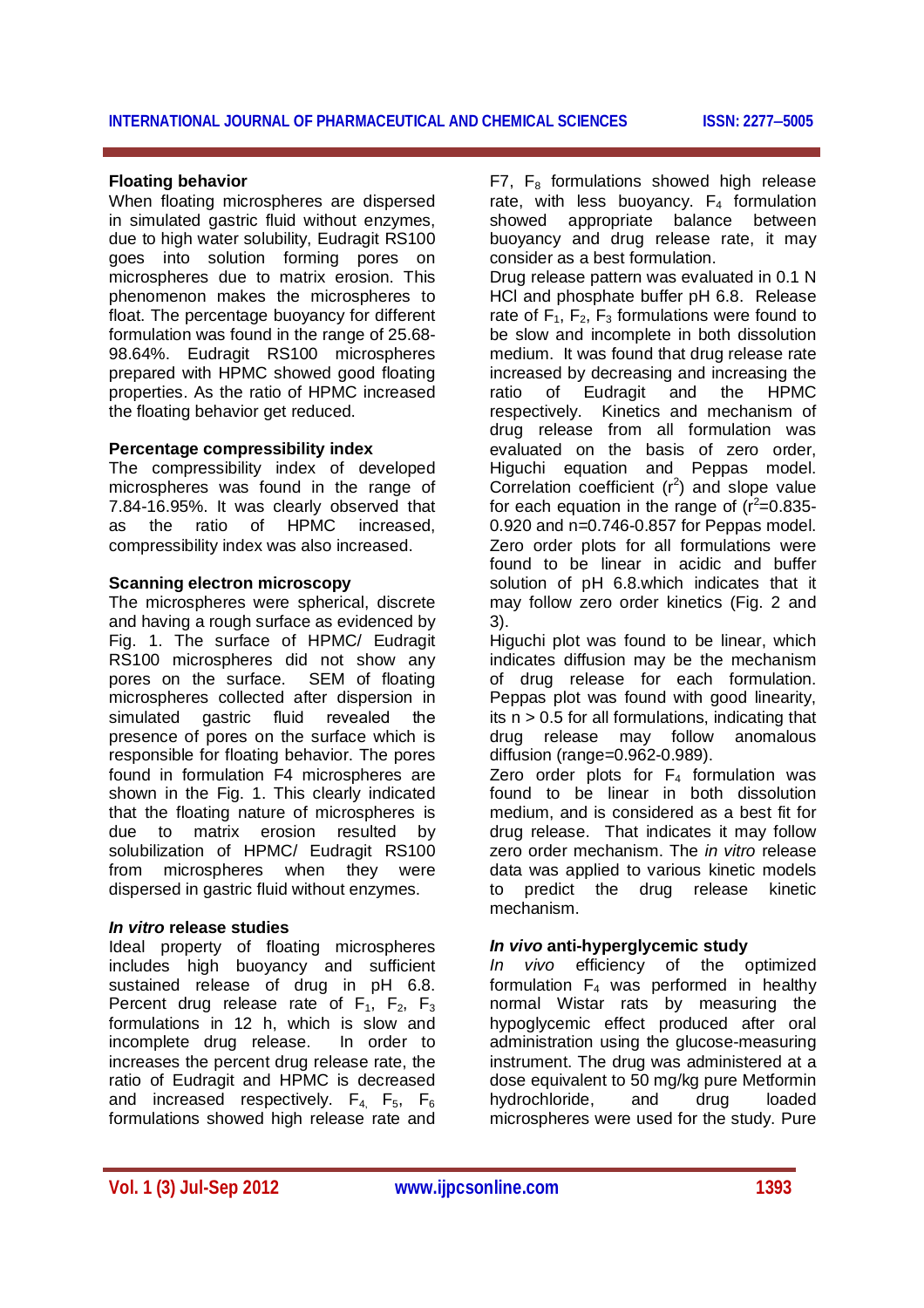Metformin hydrochloride drug was administered in a suspension form at the same dose. A rapid reduction in blood glucose levels was observed and maximum reduction of (43%) was observed within 2 h after oral administration. Blood glucose levels were recovered rapidly to the normal level within 8 h. In the case of Metformin hydrochloride microsphere, the reduction in blood glucose level was slow and reached maximum reduction within 4-5 h after oral administration. This reduction in blood glucose level was sustained over longer periods of time (12 h). It was suggested that a 25% reduction in blood glucose levels is considered a significant hypoglycemic effect. This hypoglycemic effect (25%) was maintained only for 2-3 h after oral administration of the drug Metformin hydrochloride, whereas in the case of microsphere of Metformin hydrochloride, significant hypoglycemic effect (25%) was maintained for a period of 2 to 12 h. The sustained hypoglycemic effect observed over a longer period of time in the case of floating microsphere is due to the slow release and absorption of Metformin over longer periods of time (Table 2; Fig. 4).

Metformin hydrochloride sustained release formulation is significantly more effective than the immediate release formulation of Metformin in reducing fasting plasma glucose levels and side effects. Formulation of Metformin as floating microsphere sustained release dosage form may also exhibit a decrease in side effects.

# **Stability study**

Stability study was carried out for the F4 formulation by exposing it to different temperature 5-8 $\mathrm{°C}$ , 27 $\mathrm{°C}$  and 42 $\mathrm{°C}$  for 45 days. The sample was analyzed for drug content at the regular intervals. In stability study, there was no remarkable change in content of F4 formulation during 90 days in which it was stored at various temperatures revealed that microspheres are highly stable over reasonable period of time (Table 3).

## **CONCLUSION**

Drug absorption in the GIT is a highly variable process, prolonging gastric retention of the dosage forms and extends the time of drug absorption. Floating floating microspheres are prepared with enteric coated polymer (Eudragit RS 100) successfully by the non-aqueous solvent evaporation technique. Upon incorporation of the hydrophilic polymer such as HPMC in the shell of microballoons, the amount of drug released from microspheres could be enhanced. In vitro data obtained from floating microspheres of Metformin Hydrochloride showed excellent floatability, good buoyancy and prolonged drug release. Microspheres of different size and drug content could be obtained by varying the formulation variables. Diffusion (Anomalous transport diffusion) was found to be the main release mechanism. Thus the prepared floating microspheres may prove to be potential candidates for multiple-unit delivery devices adaptable to any intra gastric condition.

# **ACKNOWLEDGEMENT**

One of the authors Mr. Manish Dubey is thankful to Nandha College of Pharmacy for their financial support.

# **REFERENCES**

- 1. Patel AK, Ray S and Thakur RS. In vitro evaluation and optimization of controlled release floating drug delivery system of Metformin hydrochloride. Daru. 2006;14:57-64.
- 2. Srivastava AK, Ridhurkar DN and Wadhwa S. Floating microspheres of cimetidine:<br>
characterization and *in vitro* characterization and *in vitro*  evaluation. Acta Pharm. 2005;55:277-285.
- 3. Soppimath KS, Kulkarni AR and Aminabhavi TM. Development of hollow microspheres as floating controlled-release systems for cardiovascular drugs: preparation and release characteristics. Drug Dev Ind Pharm. 2001;27:507-515.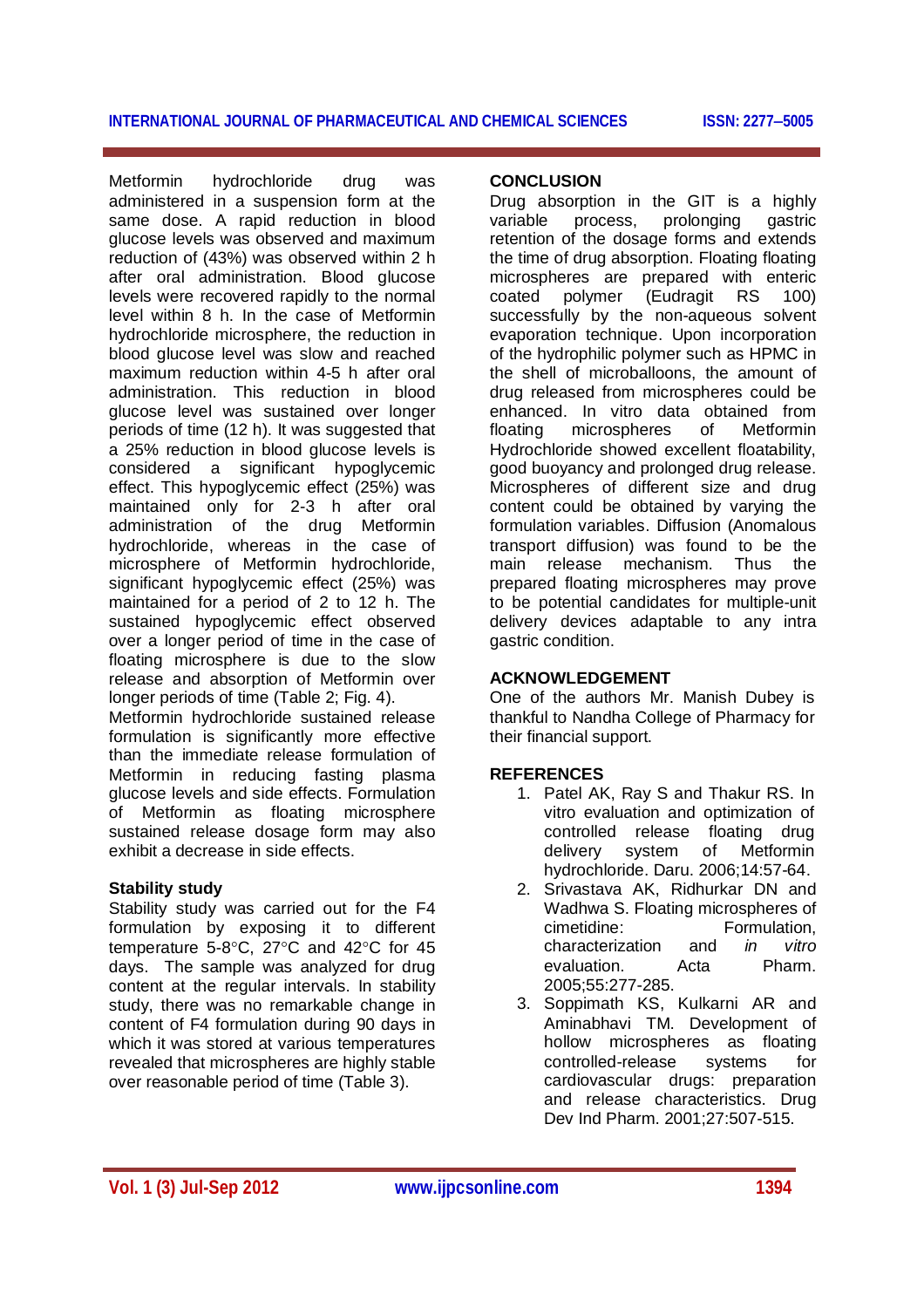**INTERNATIONAL JOURNAL OF PHARMACEUTICAL AND CHEMICAL SCIENCES ISSN: 22775005**

- 4. Chueh HR, Zia H and Rhodes CT. Optimization of sotalol floating and bioadhesive extended release tablet formulations. Drug Dev Ind Pharm. 1995;21:1725-1747.
- 5. Iannuccelli V, Coppi G, Bernabei MT and Cameroni R. Air compartment multiple-unit system for prolonged gastric residence. Part I. Formulation study. Int J Pharm. 1998;174:47-54.
- 6. Whitehead L, Fell JT and Collett JH. Amoxycillin release from a floating dosage form based on alginates. Int J Pharm. 2000;210:45-49.
- 7. Goole J, Vanderbist F and Amighi K. Development and evaluation of new multiple-unit levodopa sustainedrelease floating dosage forms. Int J Pharm. 2007;334:35-41.
- 8. Streubel A, Siepmann J and Bodmeier R. Multiple unit gastroretentive drug delivery systems: a new preparation method for low density microparticles. J Microencapsul. 2003;20:329-347.
- 9. Sungthongjeen S, Paeratakul O, Limmatvapirat S and Puttipipatkhachorn S. Preparation and in vitro evaluation of a multipleunit floating drug delivery system based on gas formation technique. Int J Pharm. 2006;324:136-143.
- 10. Deshpande AA, Rhodes CT, Shah NH and Malick AW. Controlledrelease drug delivery systems for prolonged gastric residence: an overview. Drug Dev Ind Pharm. 1996;22:531-539.
- 11. Deshpande AA, Shah NH, Rhodes CT and Malick W. Development of a novel controlled-release system for gastric retention. Pharm Res. 1997;14:815-819.
- 12. Santus G, Lazzarini G, Bottoni G, Sandefer EP, Page RC, Doll WJ, Ryo UY and Digenis GA. An in vitroin vivo investigation of oral bioadhesive controlled release furosemide formulations. Eur J Pharm Biopharm. 1997;44:39-52.
- 13. Rouge N, Allemann E, Gex-Fabry M, Balant L. Cole ET. Buri P and Doelker E. Comparative pharmacokinetic study of a floating multiple-unit capsule, a high density multiple-unit capsule and animmediate-release tablet containing 25mg atenolol. Pharm Acta Helbetiae. 1998;73:81-87.
- 14. Kedzierewicz F, Thouvenot P, Lemut J, Etienne A, Hoffman M and Maincent P. Evaluation of peroral silicone dosage forms in humans by gamma-scintigraphy. J Control Release. 1999;58:195-205.
- 15. Ma N, Xu L, Wang Q, Zhang X, Zhang W, Li Y, Jin L and Li S. Development and evaluation of new sustained release floating microspheres. International journal of pharmaceutics. 2008;358:82-90.
- 16. Jain SK, Agrawal GP and Jain NK. Evaluation of Porous carrier-based floating orlistat microsphere for gastric delivery. AAPS Pharm Sci Tech. 2006;7:90.
- 17. Behera BC, Sahoo SK, Dhal S, Barik BB and Gupta BK. Characterization of Metformin Hydrochloride loaded polymethacrylate microspheres prepared by emulsion solvent evaporation method. Topical J Pharm Res. 2008;7:879-885.
- 18. Panigrahi AK, Annapurna MM and Himashankar K. Microspheres of 5 fluorouracil for colon targeting. Int J Pharm Pharm Sci. 2012;4:215-220.
- 19. Saravanan M, Anbu J, Maharajan G and Pillai SK. Targeted delivery of diclofenac sodium via gelatin magnetic microspheres formulated for intra-arterial administration. J Drug Targeting. 2008;16:366-378.
- 20. El-Kamal AH, Sokar MS, Al-Gamal SS and Naggar VF. Preparation & evaluation of Ketoprofen floating oral delivery system. Int J Pharm. 2001;220:13-21.
- 21. Reddy BVV, Kumar VKH, Chandra SR, Chandra AS, Babu GD and